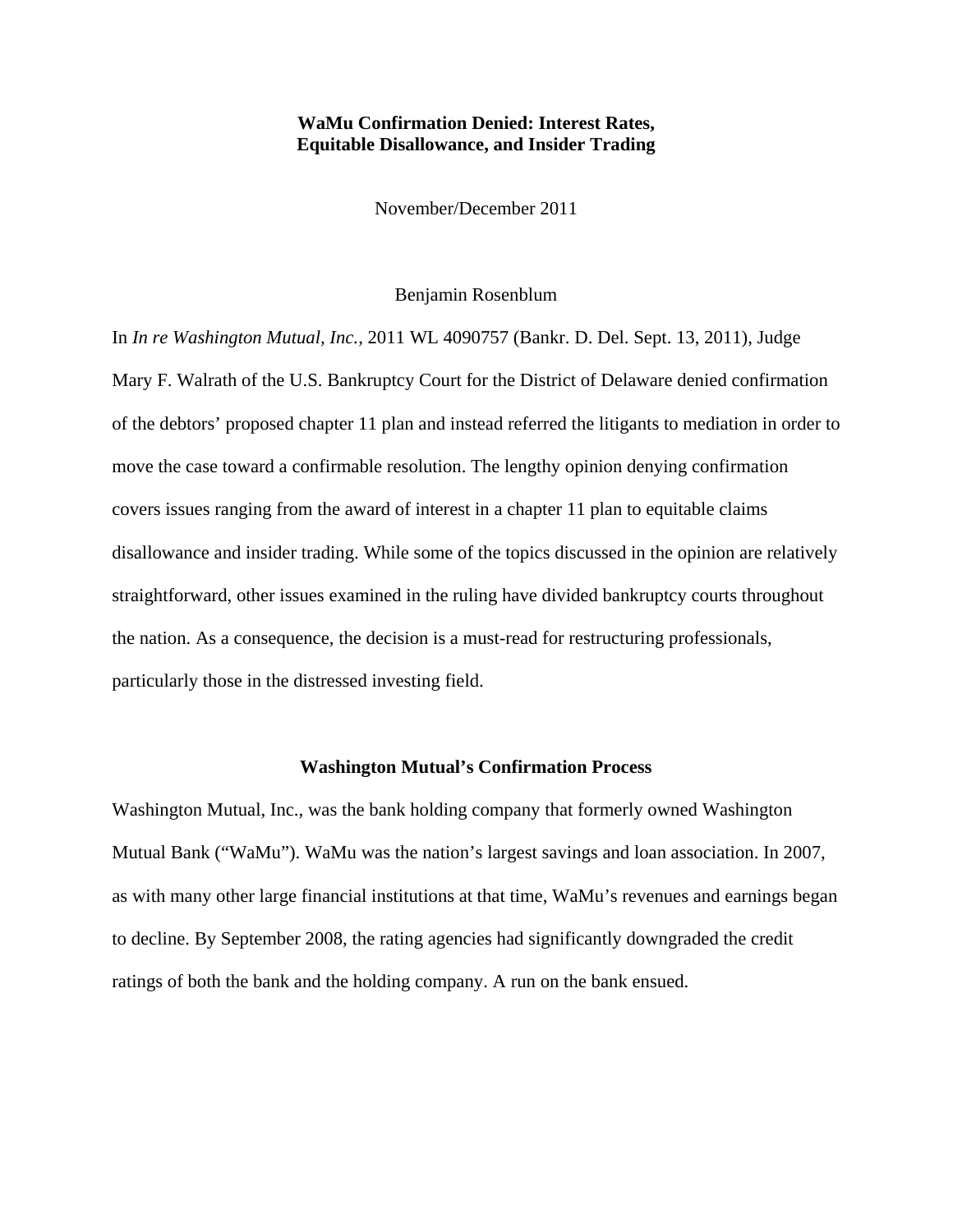On September 25, 2008, the U.S. Office of Thrift Supervision seized WaMu and appointed the Federal Deposit Insurance Corporation (the "FDIC") as receiver. The takeover of WaMu by the FDIC represented the largest bank failure in this country's history. On the day of the takeover, the FDIC sold substantially all of WaMu's assets to JPMorgan Chase Bank, N.A. ("JPMorgan"). A day later, Washington Mutual, Inc., and affiliate WM Investment Corp. (the "debtors") filed for chapter 11 protection in Delaware.

On March 26, 2010, the debtors proposed a sixth amended chapter 11 plan, which was modified various times thereafter. The sixth amended plan incorporated a global settlement agreement among the debtors, JPMorgan, the FDIC, and certain other stakeholders regarding ownership of certain assets and various claims that the parties asserted against each other. In a January 7, 2011, opinion, the bankruptcy court approved the global settlement agreement but denied confirmation of the plan for other reasons.

The debtors subsequently revised the plan and again sought confirmation. The debtors, JPMorgan, the FDIC, the official committee of creditors, a group of senior noteholders, the indenture trustees for the debtors' senior notes and senior subordinated notes, and certain other parties in interest all supported confirmation of the revised plan. Others, including the official equity committee and certain putative holders of "trust preferred securities," opposed it.

### **Confirmation Issues**

As is common in many large chapter 11 cases, the plan objectors disputed the debtors' proffered valuation of the reorganized company. They argued that, as a result of this low valuation,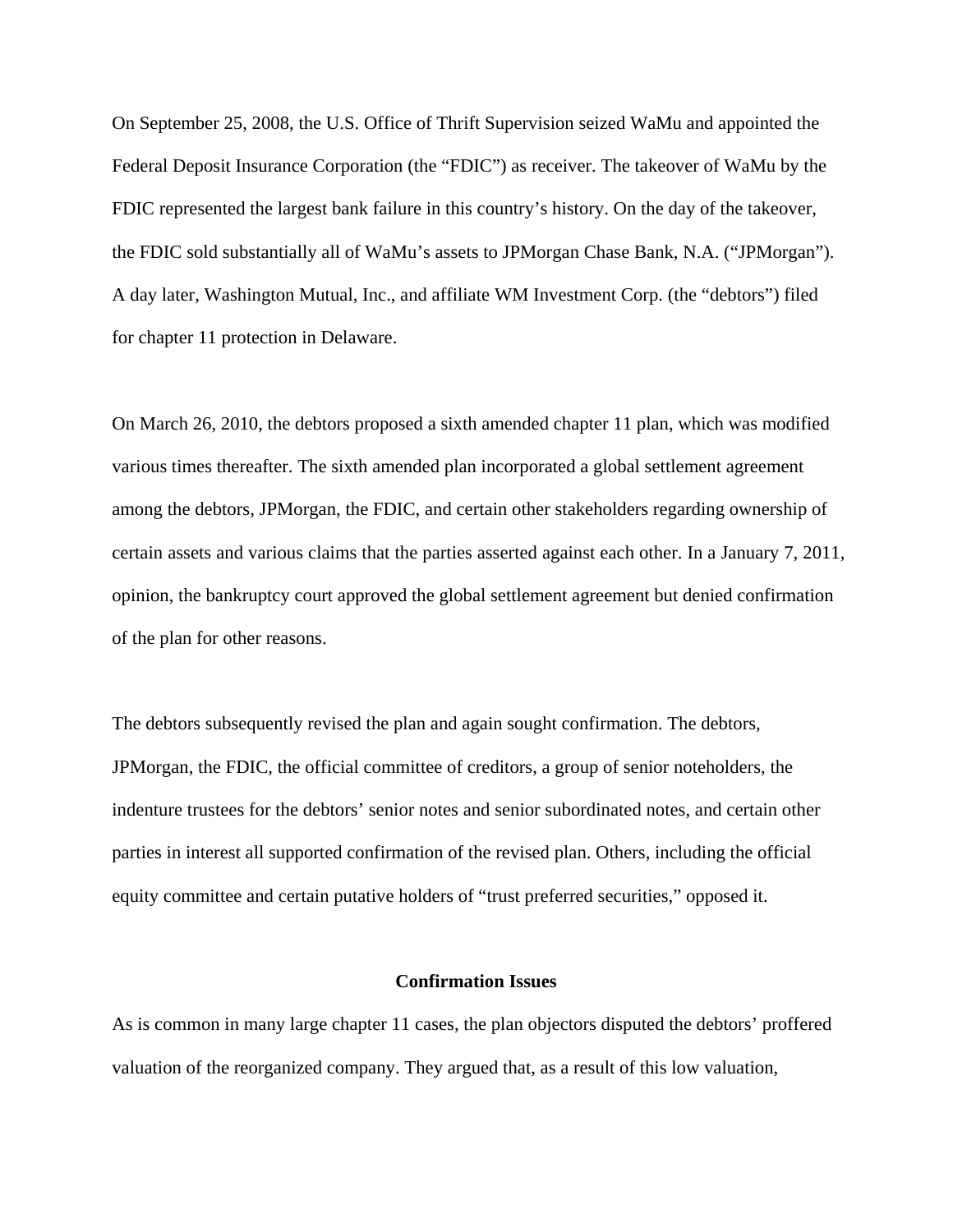creditors receiving stock in the reorganized company were receiving too much on account of the expense of their claims at equity. After hearing expert testimony from both sides, the court determined that, although the debtors' valuation was in fact too low, the plan objectors' competing valuation was too high. The court then valued the company at an amount between the two proposed valuations.

The plan opponents also attacked the global settlement agreement as unreasonable. In its prior decision denying confirmation, the court had already passed on the global settlement and determined that it met the applicable legal standards for approval. However, certain objectors argued that the court was not bound by its prior decision, some maintaining that subsequent case law justified a departure from the previous determination. The court rejected these arguments, ruling that it had already decided the issue and no intervening change in law or fact warranted reconsideration of its prior determination.

Next, the plan objectors argued that the plan's award of postbankruptcy interest was too rich. Typically, unsecured creditors may not recover postpetition interest on their claims. However, courts have awarded such interest in rare cases where the estate is solvent. One rationale for doing so is based upon a combined reading of sections 726 and 1129(a)(7) of the Bankruptcy Code. Section 726 provides that, in a chapter 7 liquidation, postpetition interest at the "legal rate" shall be paid on unsecured claims before any distribution to equity holders. Courts have imported section 726's priority scheme into chapter 11 cases on the basis of the "best interests" test in section 1129(a)(7), which requires that in order to confirm a chapter 11 plan, a dissenting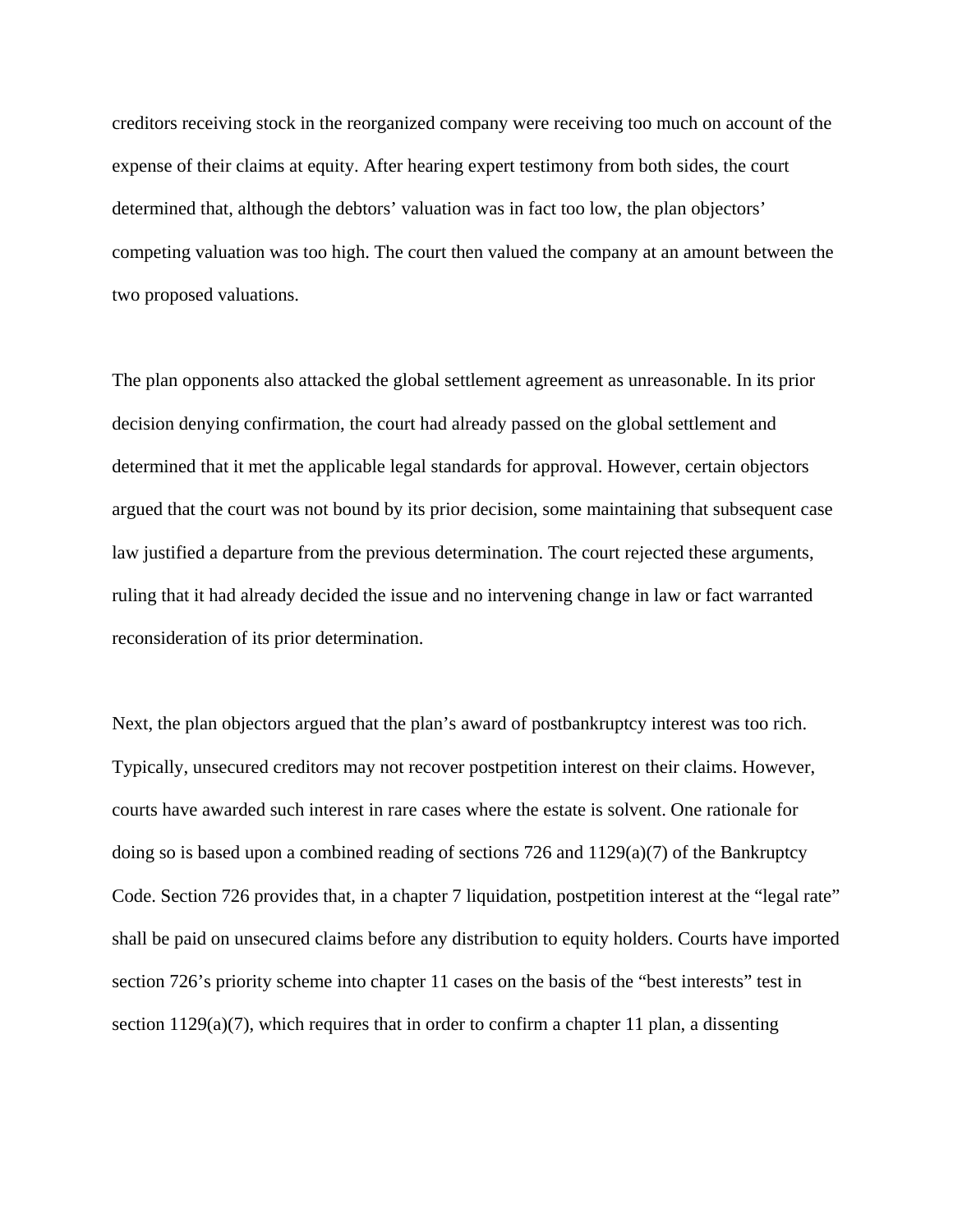creditor or interest holder must receive at least as much under a chapter 11 plan as it would in a chapter 7 liquidation.

Although most courts agree that interest should be awarded to unsecured creditors in a solvent estate, courts are split on the permissible rate of interest and the meaning of the term "legal rate" in section 726. In *Washington Mutual*, the court concluded that "legal rate" means the federal judgment rate at the time of the bankruptcy filing. In a prior decision in the case, the court noted authorities for the proposition that the term "legal rate" establishes a rebuttable presumption in favor of the contract rate, which can be overcome only by the equities of the case. Among these authorities was Judge Walrath's own earlier opinion in *In re Coram Healthcare Corp.*, 271 B.R. 228 (Bankr. D. Del. 2001), wherein the judge applied the federal judgment rate only after determining that the equities in that case did not favor application of the contract rate. Accordingly, *Washington Mutual* would appear to represent a shift in the court's position on this issue.

The plan objectors also argued that the plan violated section 1129(a)(3) of the Bankruptcy Code because it was not proposed in good faith. The objectors complained of alleged misconduct on the part of certain of the noteholders that were party to the global settlement agreement (the "settlement noteholders"). In particular, the equity committee complained that the settlement noteholders "hijacked" the settlement-negotiation process and engaged in wrongful conduct, including insider trading.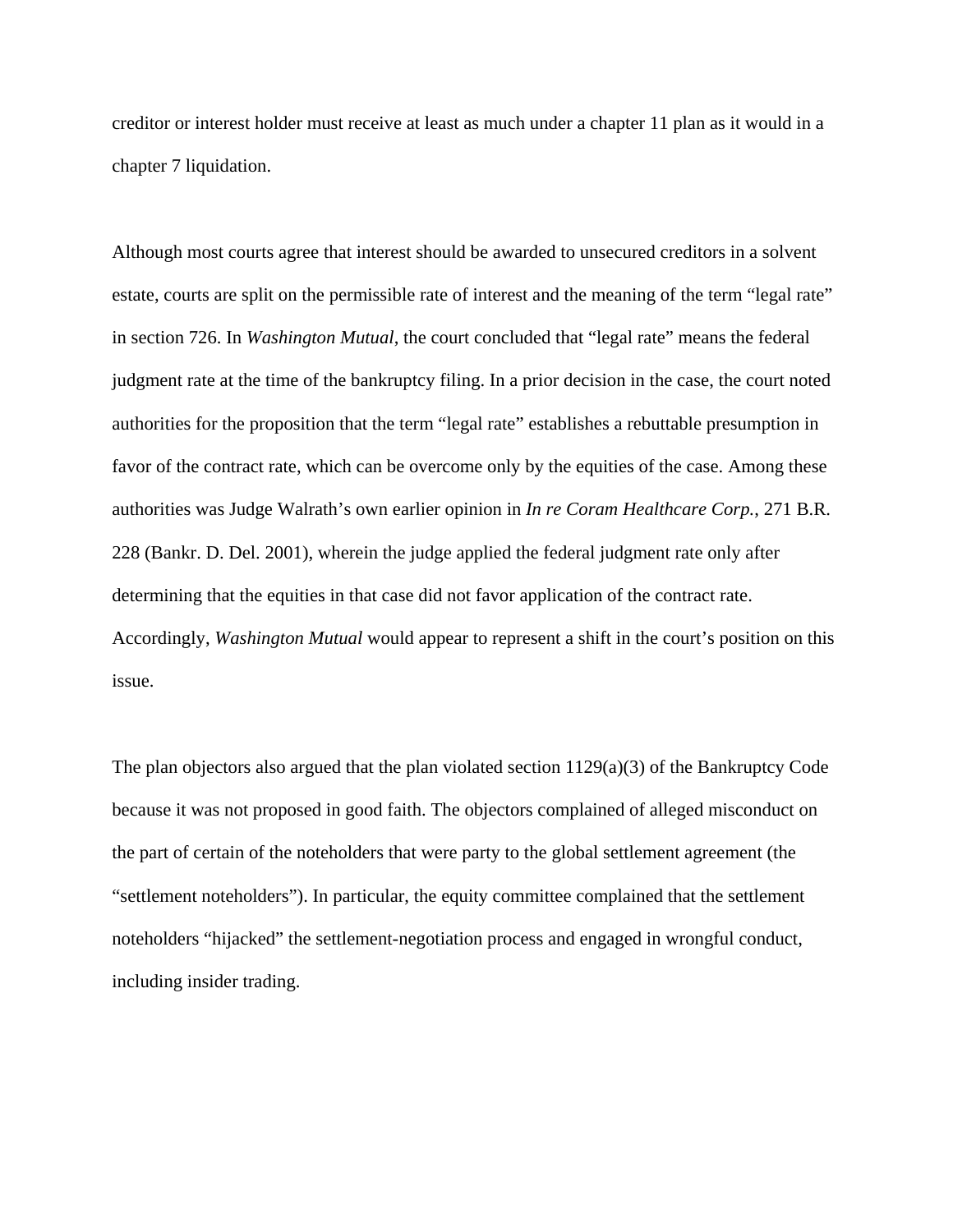In rejecting this argument, the court determined that the settlement noteholders' conduct neither negatively impacted the chapter 11 plan nor tainted negotiation of the global settlement. According to the court, the settlement noteholders' conduct appeared to have assisted in augmenting the debtors' estates by encouraging a more aggressive settlement with JPMorgan. The court therefore held that, although it was not suggesting that the settlement noteholders' conduct was commendable, any harm caused by their conduct could be remedied in other ways.

## **Insider Trading and the Doctrine of Equitable Disallowance**

Relatedly, after explaining that confirmation must be denied, the court granted a motion of the equity committee for standing to pursue equitable disallowance of the settlement noteholders' claims.

The continued vitality of the doctrine of equitable disallowance has been a controversial topic in recent years. Some courts have held that the doctrine did not survive the enactment of the Bankruptcy Code. Other courts, however, continue to recognize its existence. The *Washington Mutual* court aligned itself with the latter group.

The court next considered whether the equity committee had articulated a colorable claim for equitable disallowance based on alleged insider trading on the part of certain of the settlement noteholders. The court began by identifying two types of insider trading under section 10(b) of the Securities Exchange Act of 1934: the "classical theory" and the "misappropriation theory." The classical theory of insider trading applies where a corporate insider (i) trades in the securities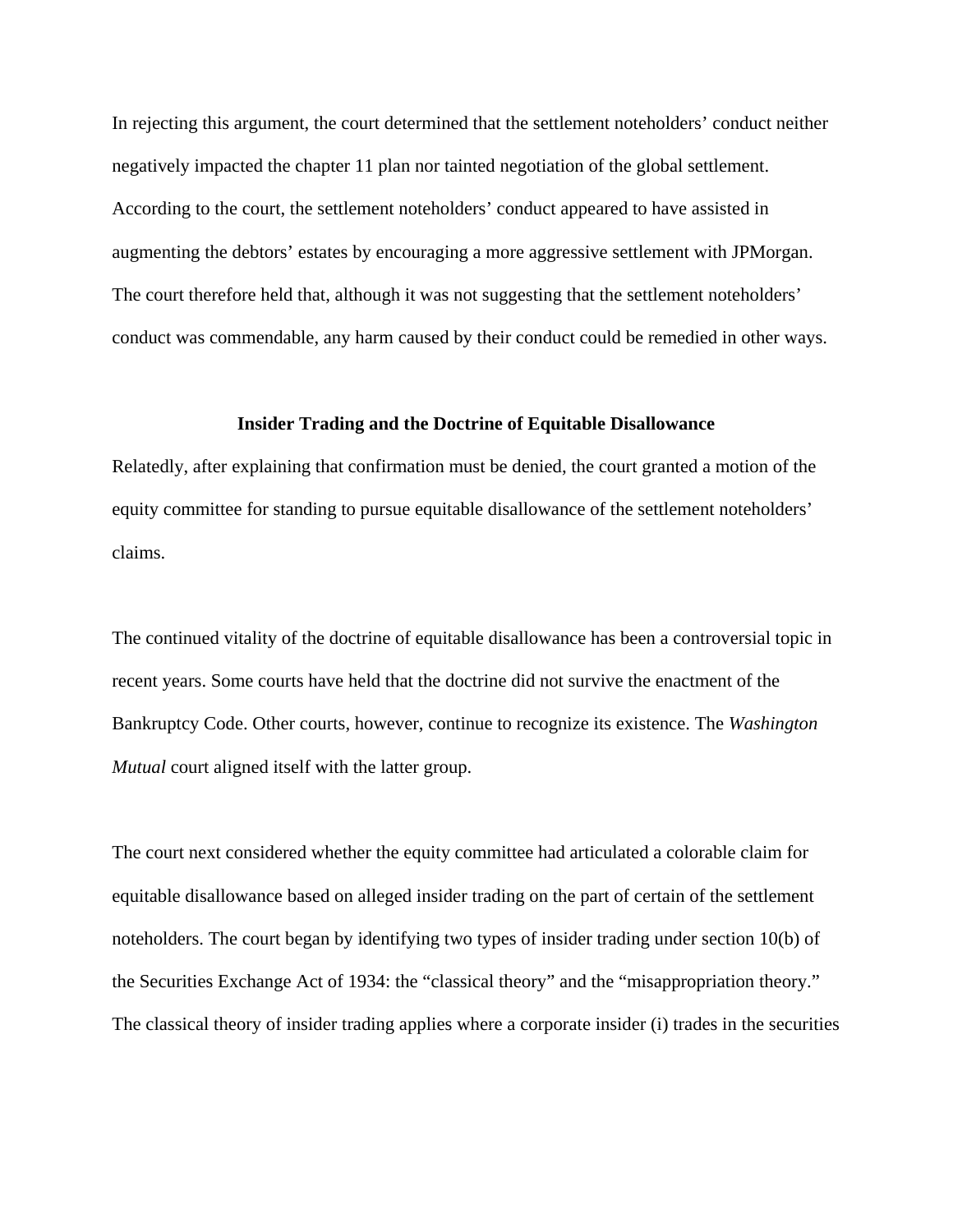of the corporation, (ii) on the basis of (iii) material nonpublic information, (iv) in violation of a fiduciary duty owed to shareholders.

The equity committee alleged that the classical theory of insider trading applied. According to the equity committee: (a) the settlement noteholders had knowledge of the global settlement negotiations and the parties' position therein; (b) such knowledge constituted material nonpublic information; (c) the noteholders actively traded in the debtors' securities after the expiration of certain restriction periods; and (d) such noteholders became "temporary insiders" of the debtors when they were given material nonpublic information creating a fiduciary duty on their part to other creditors and shareholders.

With respect to the question of whether the information at issue was material, the settlement noteholders argued that their knowledge of the negotiations and the parties' positions during the negotiations could not be considered material because the parties neither reached an agreement in principle nor came close to reaching a deal. The court rejected this argument and concluded, on the basis of the evidence presented, that it appeared that the "settlement negotiations may have shifted towards the material end of the spectrum" and that the settlement noteholders may have traded on information that was nonpublic.

The court also determined that the settlement noteholders could have become "temporary insiders" or "non-statutory insiders" of the debtors. According to the court, the settlement noteholders could colorably be temporary insiders due to the fact that the debtors provided them with confidential information to allow them to participate in negotiating the global settlement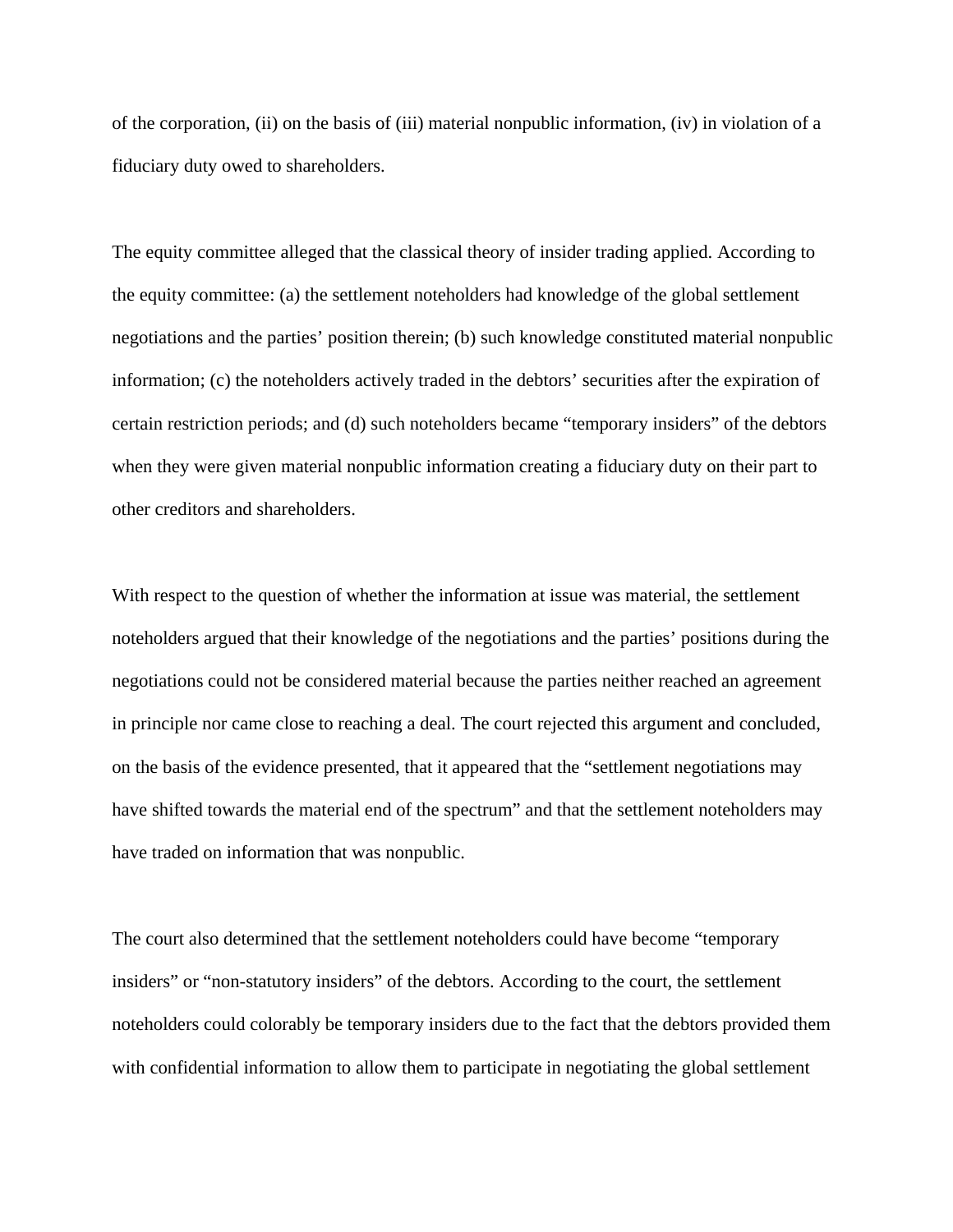agreement and plan. Also, the court explained, the settlement noteholders could be considered non-statutory insiders of the debtors because they held blocking positions in two classes of the debtors' debt structure. As such, the court concluded that it could find that these noteholders owed a duty to the other members of the affected classes.

The court also rejected the settlement noteholders' argument that they lacked the requisite "scienter" for insider trading. Specifically, the settlement noteholders argued that, even assuming the information obtained was material nonpublic information, they did not know this was the case because the debtors had agreed to disclose all material nonpublic information at the end of each confidentiality period. The equity committee responded that good-faith reliance on assurances of a third party to disclose all material information to the public cannot be a defense to insider trading. The bankruptcy court agreed.

Accordingly, the court determined that the equity committee stated a colorable claim for insider trading under the classical theory (and, for similar reasons, the misappropriation theory) and, hence, a claim for equitable disallowance. It therefore conferred derivative standing upon the equity committee to pursue the claim. However, the court stayed prosecution of the action pending mediation.

### **Analysis**

*Washington Mutual* covers a broad waterfront of issues pertinent to distressed investors and other bankruptcy stakeholders. The court's analysis of the valuation dispute and the proposed